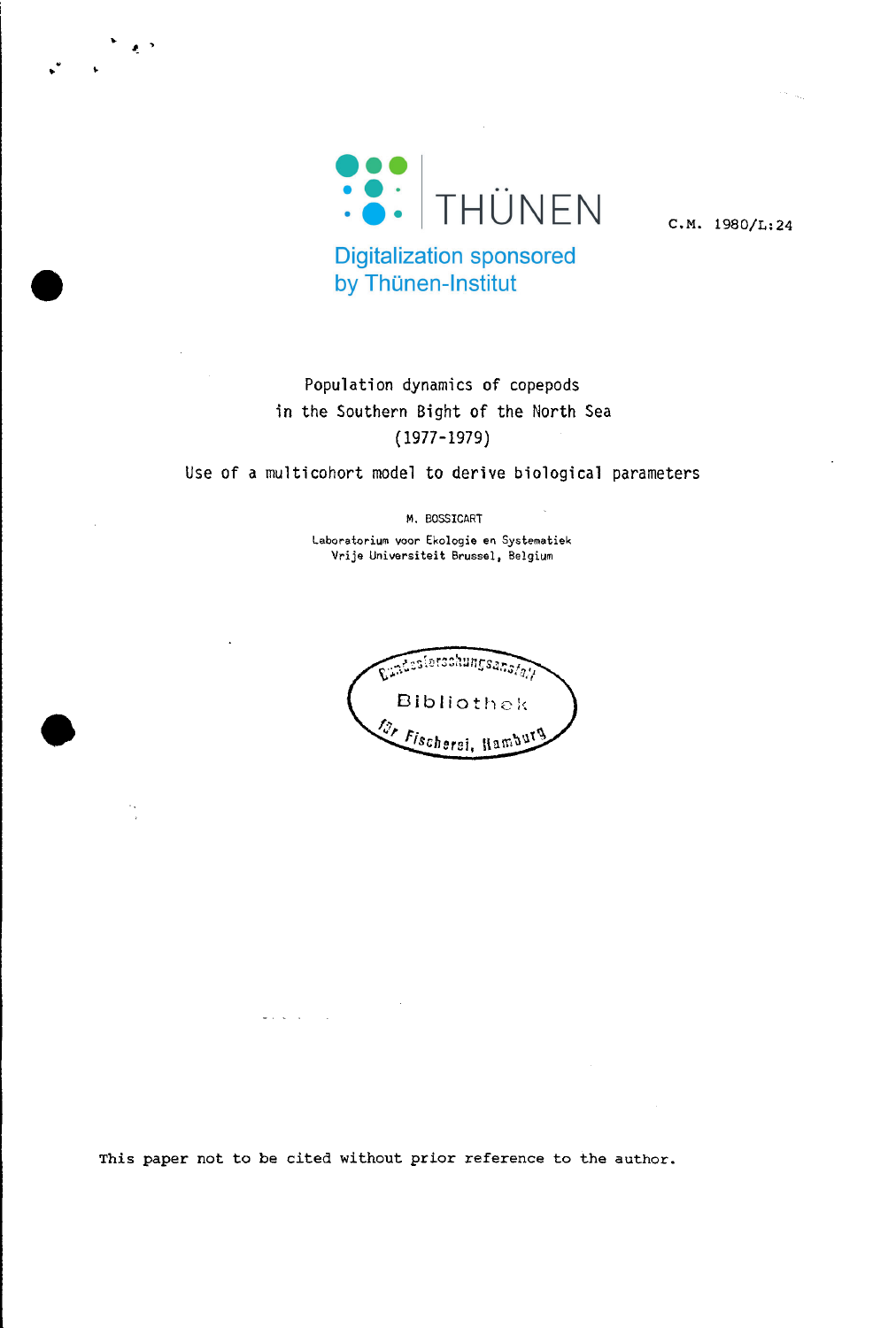# Population dynamics of copepods in the Southern Bight of the North Sea ( 1977-1979)

### Use of a multicohort model to derive biological parameters

#### M. BOSSICART

**Laboratorium voor Ekologie en Systematiek Vrije Universiteit Brussel <sup>j</sup> Belgium**

## Introduction

The aim of this study is the analysis and the interpretation of the population density fluctuations in time so that we can attempt an evaluation of dynamic parameters such as growth rate, mortality rate, fecundity and also of the net production.

contrasting to our approach this problem has been studied *in vitro* in most cases (Gaudy, 1974; Heinle, 1970; Mc Laren, 1975; Paffenhöfer, 1970, 1976; Razouls, 1974).

However, it is often useful to assess values of such parameters for *in situ* natural conditions. But the situation is then much obscured since the zooplankton contains together different development stages and even different generations.

In order to solve this problem of sorting out and calculating population parameters and production values, <sup>a</sup> multicohort model simulating the life history of the copepods has been developed.

The first development stage is <sup>a</sup> tiny larva called nauplius (fig. 1). Nauplii grow in size and weight until a transformation occurs. Meanwhile, a number of them have died. The development stage that follows this transformation is called copepodite. Again copepodites grow and some of them die until the transformation to the adult stage occurs. Adults grow very little but females produce eggs so that the cycle can start again.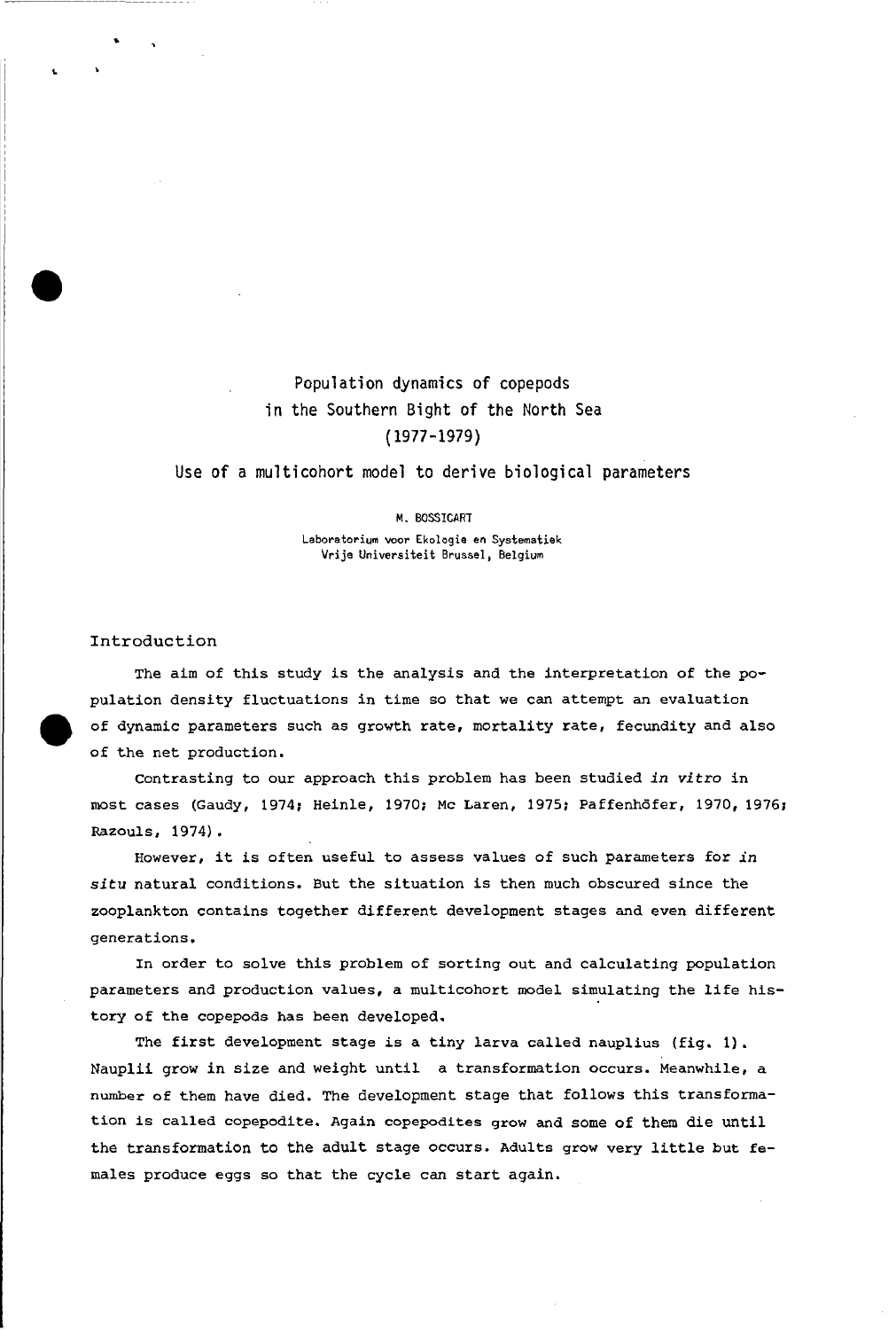

fig. 1. Development stages of a copepod

 $\overline{z}$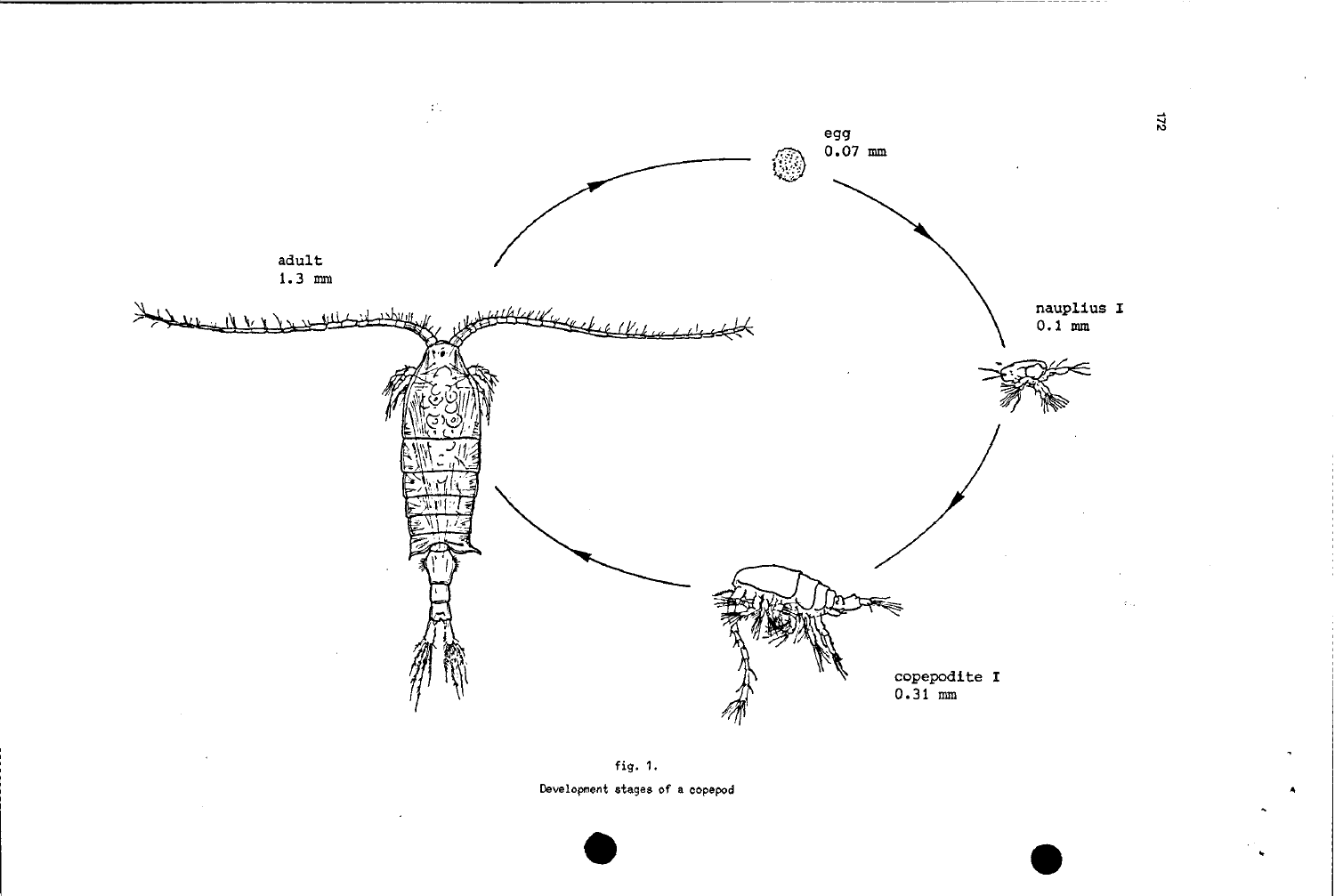In the North Sea three populations predominate : *Temora longicornis,* O.F. Müller; *Pseudocalanus elongatus,* Boeck and - to a lesser extent *-Acartia clausi,* Giesbrecht. The evolution of the two more abundant populations has been simulated with the model.

## The simulation model

The numbers daily hatched during a given period are not constant : there is an increase at first and then a decrease.

This aspect is very important for the working of our simulation model. Indeed a special function describing this phenomenon, generates every day a new cohort, and thus serves as forcing function for the model.

Anormal law has been chosen for the simulation of the hatching function in a simple way. Table 1 explains the different symbols.

| Nauplii                             | Copepodites                      | Adults                          | Populations parameters                                                                                                                                                                                      |  |  |  |  |  |  |
|-------------------------------------|----------------------------------|---------------------------------|-------------------------------------------------------------------------------------------------------------------------------------------------------------------------------------------------------------|--|--|--|--|--|--|
| NJ.<br>$N_t^j$<br>$N_t$<br>m,<br>i, | $c_{+}$<br>m <sub>2</sub><br>1.2 | A,<br>$m_{3}$<br>i <sub>1</sub> | Number of nauplii hatched on day $j$ (= cohort j)<br>Numbers in cohort j, still alive on day t<br>Numbers (all cohorts) observable at time t<br>Specific mortality rate<br>Age of a given individual (days) |  |  |  |  |  |  |
| p,                                  | P <sub>2</sub>                   | $p_{3}$                         | Maximum age of a given individual (days)                                                                                                                                                                    |  |  |  |  |  |  |
|                                     |                                  |                                 | Stocks and production parameters                                                                                                                                                                            |  |  |  |  |  |  |
| $B^N$<br>$B_0^N$<br>k,<br>$P_t^N$   |                                  |                                 | Biomass of an individual<br>Initial biomass of an individual<br>Specific exponential growth rate<br>Net production (all cohorts) on day t                                                                   |  |  |  |  |  |  |
|                                     |                                  |                                 | Spawning and hatching                                                                                                                                                                                       |  |  |  |  |  |  |
| $\alpha$<br>ß<br>ь                  |                                  |                                 | Coefficient giving the dispersion of the normal curve<br>Day with the highest hatched number<br>Number of nauplii hatched on day $\beta$                                                                    |  |  |  |  |  |  |

Table 1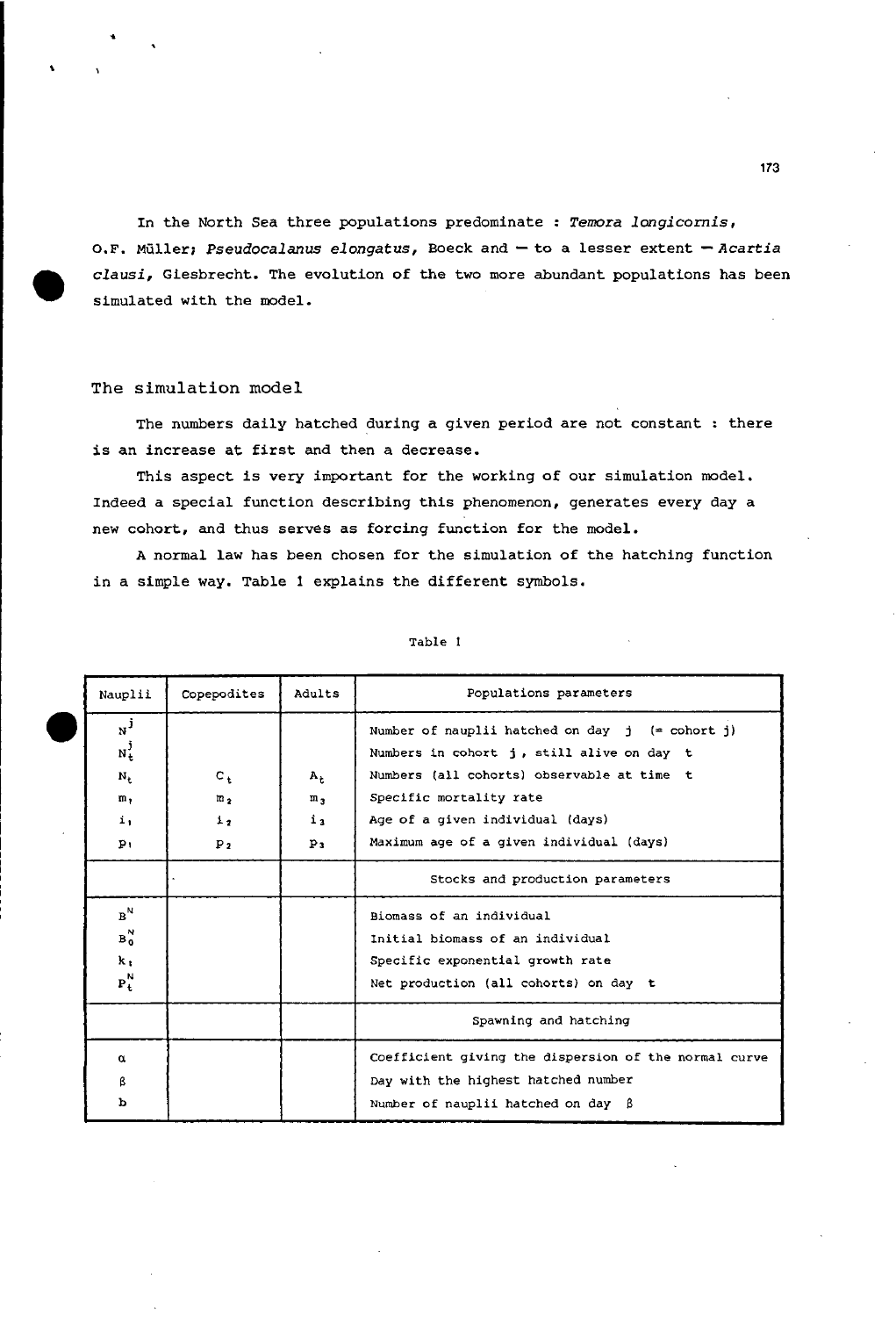1.- THE HATCHING FUNCTION

L.

$$
N^j = D e^{-a(t - \beta)^2}
$$
 (1)

### 2.- EQUATION FOR THE NAUPLIAR STAGES

For a cohort <sup>j</sup> the numbers of individuals decrease in function of the exponential mortality rate m, :

$$
N_t^j = b e^{-a(t - \beta)^2 - m_1 i},
$$
 (2)

Hence, the number of living individuals at a time t between  $t_a$  and  $t_f$  is

$$
N_{t} = \int_{0}^{b_{1}} b e^{-a(t - \beta - i_{1})^{2} - m_{1}i_{1}} di_{1}
$$
 (3)

# 3.- EQUATIONS FOR THE OTHER DEVELOPMENT STAGES

Similar equations are developed for the copepodites and the adults :

$$
C_{t} = \int_{0}^{p_{2}} b e^{-a(t - \beta - p_{1} - i_{2})^{2} - m_{1}p_{1} - m_{2}i_{2}} di_{2}
$$
 (4)

$$
A_t = \int_0^{p_3} b e^{-a(t - \beta - p_1 - p_2 - i_3)^2 - m_1 p_1 - m_2 p_2 - m_3 i_3} di_3
$$
 (5)

#### 4.- EQUATIONS FOR THE NET PRODUCTION

Combining the equation for the net production of a single individual *(e.g.* <sup>a</sup> nauplius) during <sup>a</sup> given day *(e.g.* i,) :

$$
B_t^N = B_0^N e^{k_1 i_1} (e^{k_1} - 1)
$$
 (6)

with the equation for the numbers *[e.g.* equation (3)], one has

$$
P_{t}^{N} = \int_{0}^{b_{1}} b e^{-a(t - \beta - i_{1})^{2} - m_{1}i_{1}} B_{0}^{N} e^{k_{1}i_{1}} (e^{k_{1}} - 1) di_{1}
$$
 (7)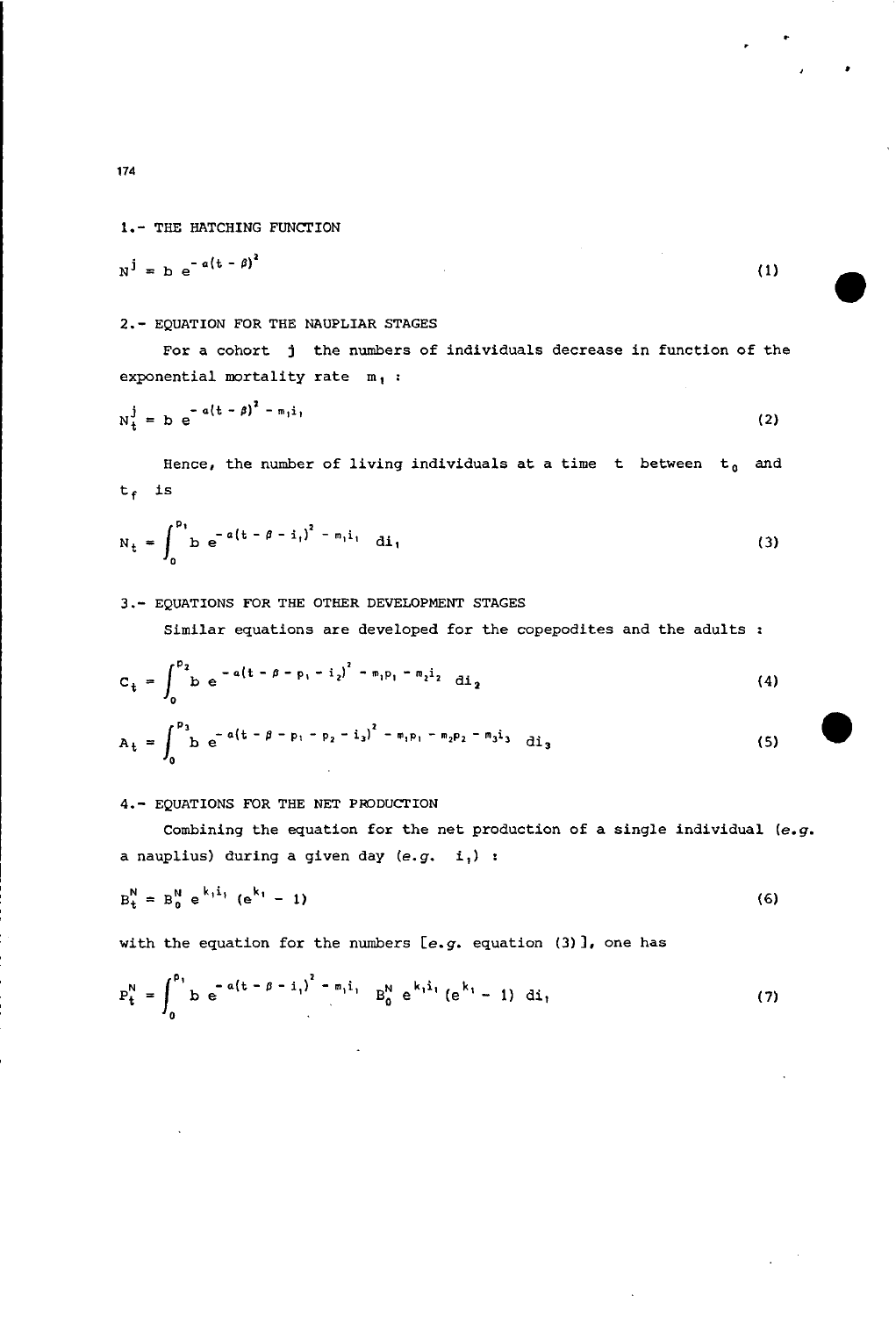#### Application of this model

•

This model has been applied in the Southern Bight of the North Sea. Sampling was done daily from the lightship *West-Rinder* during the years 1977, 1978, 1979.

Two species predominate in this area : *Temora longicornis*, O.F. Müller and *Pseudocalanus elongatus,* Boeck. Figures 2(a,b), 3(a,b) and 4(a,b) show the seasonal evolution of numbers for the three categories of development stages in the predominating populations. The curves of 1977 are smoothed, using a floating-average technique. The seasonal evolution of the two species clearly shows a succession of three generations.

These population curves are synchronized for both species but with a marked opposition between the abundance patterns which is suggestive of interspecific competition.

We have no explanation for the higher numbers of nauplii observed in 1978 and for the low numbers observed in 1979.

The population curves generated by the model, after fitting, are given in figures  $2(c,d)$ ,  $3(c,d)$  and  $4(c,d)$ . The parameters of the model are adjusted so that an optimal fit is obtained with the field observations. The values for the growth rate, mortality rate and life span calculated thanks to the simulation are given in table 2.

### LIFE-HISTORY PARAMETERS

# *1.- Life span*

The life span computed for *Temora longicornis* varies between <sup>23</sup> and <sup>39</sup> days. Harris and Paffenhöfer (1976) have determined values in the range 21-30 for the same species grown *in* vitra. For *Pseudocalanus elongatus* the model gives a span of 19.5-25 days whereas Paffenhöfer and Harris (1976) find 24-29 days *in vitra.* Corkett and Urry (1968) give figures comprized between 14 and 116 days *in vitro.*

#### *2.- Growth* rate

According to the simulation, the growth rate tends to increase with the generation number. The rate computed for the nauplii of *Temora longicornis* varies between 0.09 and 0.24 day<sup>-1</sup>. Harris and Paffenhöfer (1976) find a range of 0.12 - 0.21 *in vitro.* The copepodites exhibit growth rates between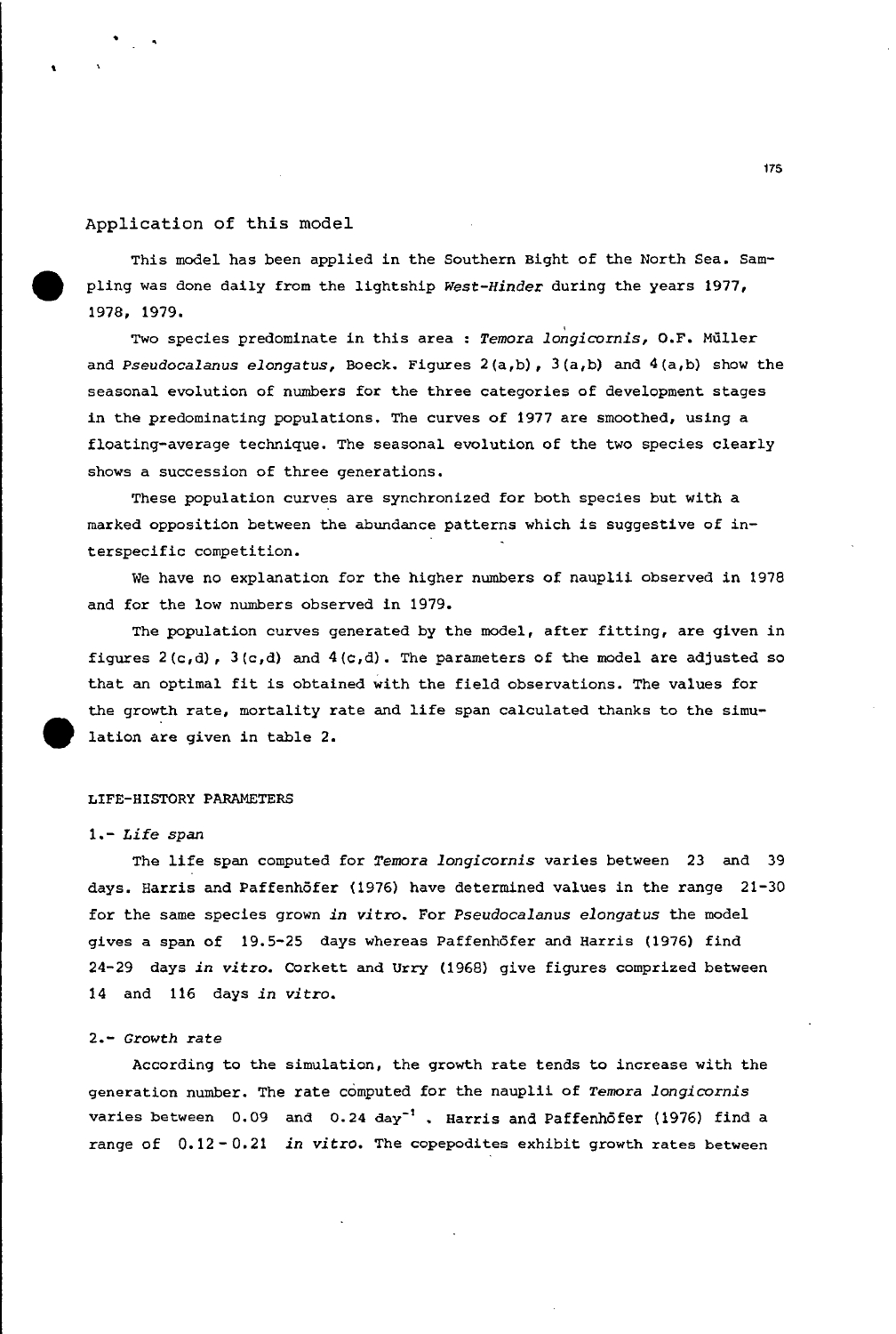$\chi$  ,  $\Theta$  ,  $\psi$  ,  $\infty$ 

 $\alpha$ 

Temora longicornis (O.F. Müller)

 $\label{eq:2.1} \mathcal{L}(\mathcal{L}^{\mathcal{A}}(\mathcal{L}^{\mathcal{A}}_{\mathcal{A}})) = \mathcal{L}(\mathcal{L}^{\mathcal{A}}_{\mathcal{A}}(\mathcal{L}^{\mathcal{A}}_{\mathcal{A}})) = \mathcal{L}(\mathcal{L}^{\mathcal{A}}_{\mathcal{A}}(\mathcal{L}^{\mathcal{A}}_{\mathcal{A}}))$ 



 $\vec{a}$ 

 $\sim$   $\sim$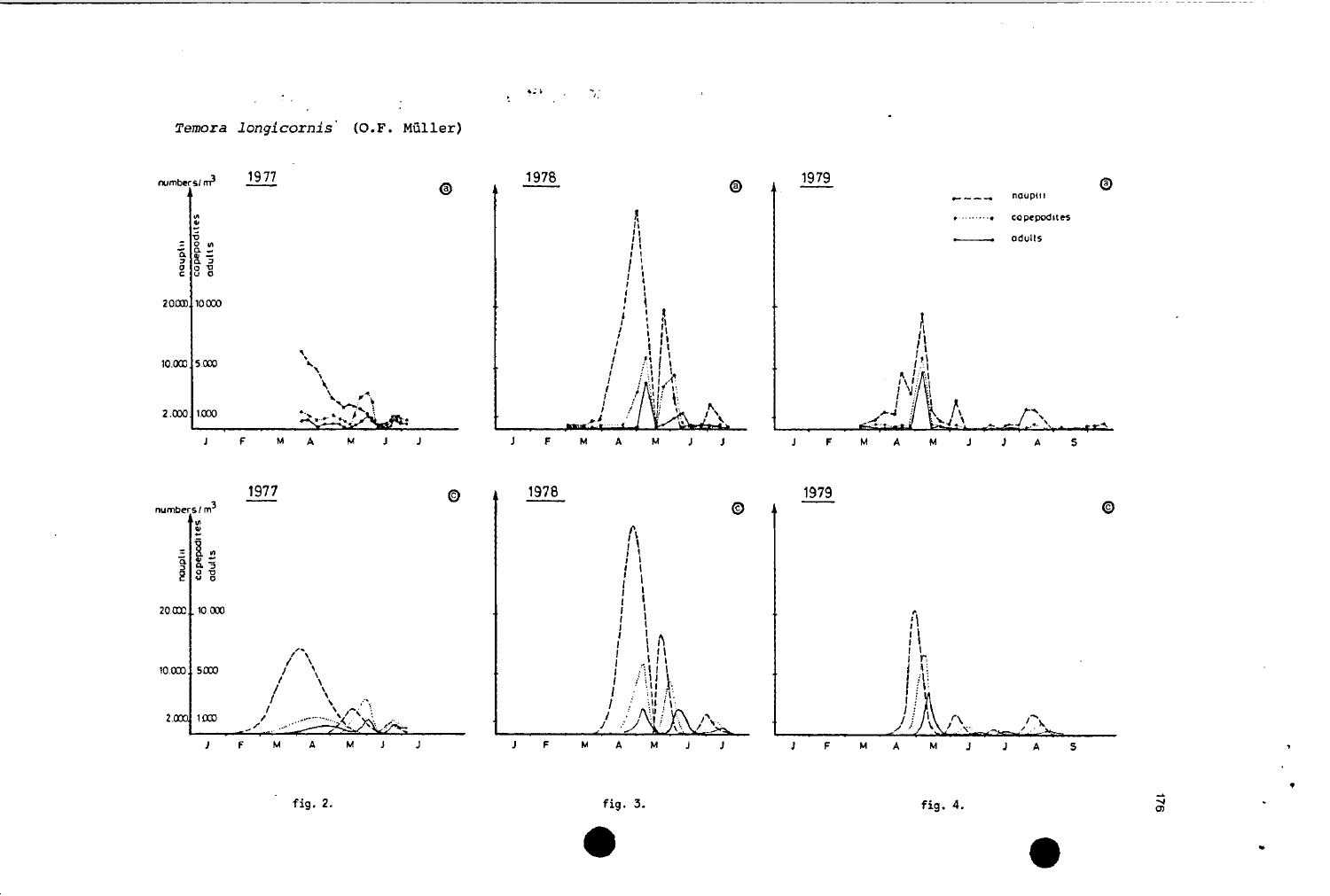# Pseudocalanus elongatus (Boeck)



fig. 2.

# fig. 3.

fig. 4.

 $\mathbf{z}$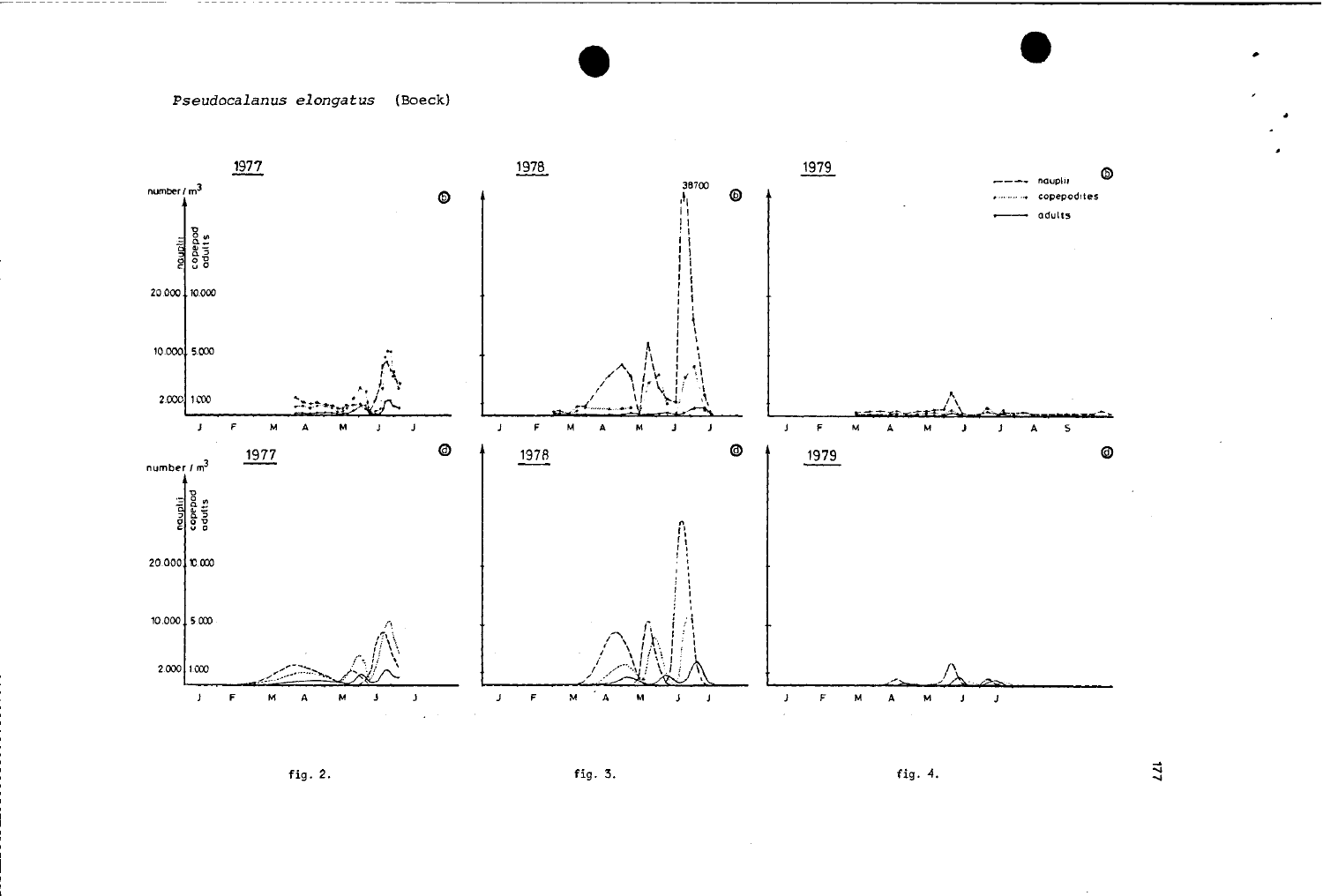|--|--|

|                               | Developing time<br>(days) |                                                 | Growth rate<br>$(\text{day}^{-1})$ |                      |                              | Viable<br>eggs<br>implied |                         | Mortality rate<br>$\text{(day}^{-1})$ |                                     |                                         |                                       |
|-------------------------------|---------------------------|-------------------------------------------------|------------------------------------|----------------------|------------------------------|---------------------------|-------------------------|---------------------------------------|-------------------------------------|-----------------------------------------|---------------------------------------|
| Generations                   | $\mathbf{1}$              | $\overline{2}$                                  | $\overline{\mathbf{3}}$            | $-1$                 | $\overline{a}$               | 3                         | $\mathbf{1}$            | $\overline{2}$                        | $\mathbf{1}$                        | $\overline{2}$                          | $\overline{\mathbf{3}}$               |
| Temora longicornis            |                           |                                                 |                                    |                      |                              |                           |                         |                                       |                                     |                                         |                                       |
| Nauplii<br>77.<br>78<br>79    | 13<br>ą<br>8              | 10<br>9<br>9                                    | 5<br>8<br>5                        | 0.09<br>0.13<br>0.15 | 0.12<br>0.13<br>0.13         | 0.24<br>0.15<br>0.24      |                         |                                       | 0.22<br>$0.22 + 0.35$<br>0.15       | 0.10<br>0.10<br>0.18                    | 0.15<br>0.10<br>0.13                  |
| Copepodites<br>77<br>78<br>79 | 13<br>8<br>7              | 13<br>9<br>9                                    | 5<br>6<br>5                        | 0.13<br>0.21<br>0.23 | 0.13<br>0.18<br>0.18         | 0.33<br>0.27<br>0.33      |                         |                                       | 0.1<br>$0.07 + 0.27$<br>$0.1 + 0.3$ | $0.001 + 0.3$<br>$0.17 + 0.22$<br>0.2   | $0.001 + 0.15$<br>0.2                 |
| Adults<br>77<br>78<br>79      | 13<br>12<br>8             | 14<br>10<br>13                                  | 13<br>10<br>13                     | 0<br>0<br>$\Omega$   | O<br>$\mathbf 0$<br>$\Omega$ | 0<br>$\Omega$<br>$\Omega$ | 14<br>4<br>$\mathbf{1}$ | 11<br>$\overline{a}$<br>я             | 0.001<br>0.001<br>0.01<br>0.1       | $0.001 + 0.05$<br>$0.001 + 0.1$<br>0.15 | $0.001 + 0.2$<br>$0.001 + 0.2$<br>0.1 |
| 77<br>Total<br>78<br>79       | 39<br>29<br>23            | 37<br>28<br>31                                  | 23<br>24<br>23                     |                      |                              |                           |                         |                                       |                                     |                                         |                                       |
| Pseudocalanus elongatus       |                           |                                                 |                                    |                      |                              |                           |                         |                                       |                                     |                                         |                                       |
| 77<br>Nauplii<br>78<br>79     | 7<br>8<br>8               | $\overline{\bf{4}}$<br>6<br>6                   | 5.5<br>6<br>6                      | 0.24<br>0.22<br>0.22 | 0.43<br>0.29<br>0.29         | 0.31<br>0.29<br>0.29      |                         |                                       | 0.20<br>0.20<br>0.20                | 0.25<br>0.15<br>0.23                    | 0.13<br>0.25<br>0.2                   |
| Copepodites<br>77<br>78<br>79 | 7<br>$\overline{ }$<br>7  | 10<br>$\overline{7}$<br>$\overline{\mathbf{z}}$ | 6<br>6<br>6                        | 0.20<br>0.20<br>0.20 | 0.14<br>0.20<br>0.20         | 0.24<br>0.24<br>0.24      |                         |                                       | 0.15<br>0.20<br>0.20                | $0.0005 + 0.4$<br>0.15<br>0.25          | $0.10 + 0.25$<br>0.20<br>0.15         |
| Adults<br>77<br>78<br>79      | q<br>10<br>q              | 11<br>9<br>10                                   | 8<br>8<br>9                        | 0<br>o<br>$\Omega$   | 0<br>0<br>$\Omega$           | ٥<br>o<br>$\Omega$        |                         |                                       | 0.20<br>0.10<br>0.2                 | $0.0005 + 0.4$<br>0.10<br>0.02          | $0.05 \div 0.40$<br>0.20<br>0.001     |
| 77<br>Total<br>78<br>79       | 23<br>25<br>24            | 25<br>22<br>23                                  | 19.5<br>20<br>21                   |                      |                              |                           |                         |                                       |                                     |                                         |                                       |

 $\approx$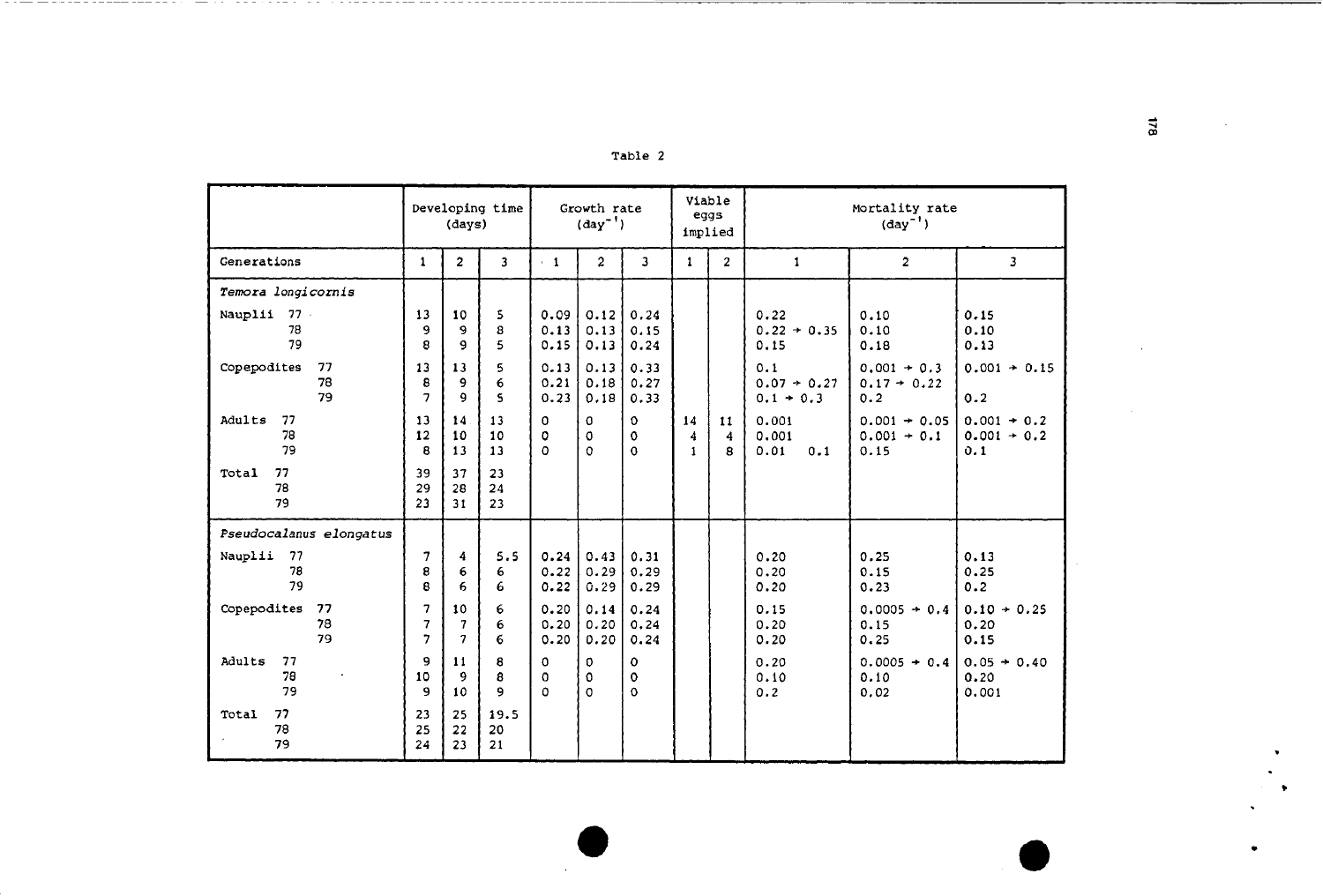0.13 and 0.33 whereas Harris and Paffenhöfer (1976) find a range of 0.14- *0.54 in vitro.* As far as Pseudocalanus *elongatus* is concerned, the simulation gives rates in the range  $0.22 - 0.43$  for the nauplii and  $0.14 - 0.24$  for the copepodites whereas the above mentioned authors find respectively  $0.14 - 0.18$ and 0.04-0.38 *in vitro.*

## *3.- viable eggs*

The population curves simulated imply minimal numbers *i.e.* viable eggs. These numbers vary here between 1 and 14 for a female of *Temora longicornis* and 7 to 93 for a female of *Pseudocalanus elongatus.* Harris and Paffenhöfer (1976) find a range of 17 - 871 for *Temora longicornis in vitro* and Paffenhöfer and Harris (1976) find a range of 2 - 136 for *Pseudocalanus elongatus in vitro.*

#### *4.- Mortality rate*

According to the simulation, the mortality rate decreases as the development proceeds. Moreover, adaptations of the rate are generally not needed for the naupliar stages: for *Temora longicornis* the range is 0.10 to 0.22 and for *Pseudocalanus elongatus* it is 0.13 to 0.25.

Harris and Paffenhöfer (1976) and Paffenhöfer and Harris (1976) find res- e pectively 0.012 - 0.064 and 0.008 - 0.059 *in vitra* (recalculated figures) • Where copepodites are concerned the ranges computed are 0.001 - 0.3 for *Temora longicornis* [0-0.0023 in Harris and Paffenhöfer (1976)] and 0.005-0.4 for *Pseudocalanus elongatus* [0 - 0.021 in Paffenhöfer and Harris (1976)]. There are no comparable data available for the adults.

Thus, there is generally a good agreement between the figures computed for an *in situ* situation and the figures determined *in vitro* where life span and growth rate are concerned. Discrepancies of one or two orders of magnitude are however observed for the mortality rate figures. This can be explained by the differences existing between the natural environment and the aquarium : none seems to be food-limiting but the natural environment is much more hazardous. The differences observed in the numbers of viable eggs could be explained by the lower probability for a female to reach maturity in nature.

Thus, in order to achieve reasonably good predictive properties, an improved zooplankton model, regulated by the environmental conditions preval11ng in the Southern Bight of the North Sea, should put the emphasis on the mortality and fertility functions.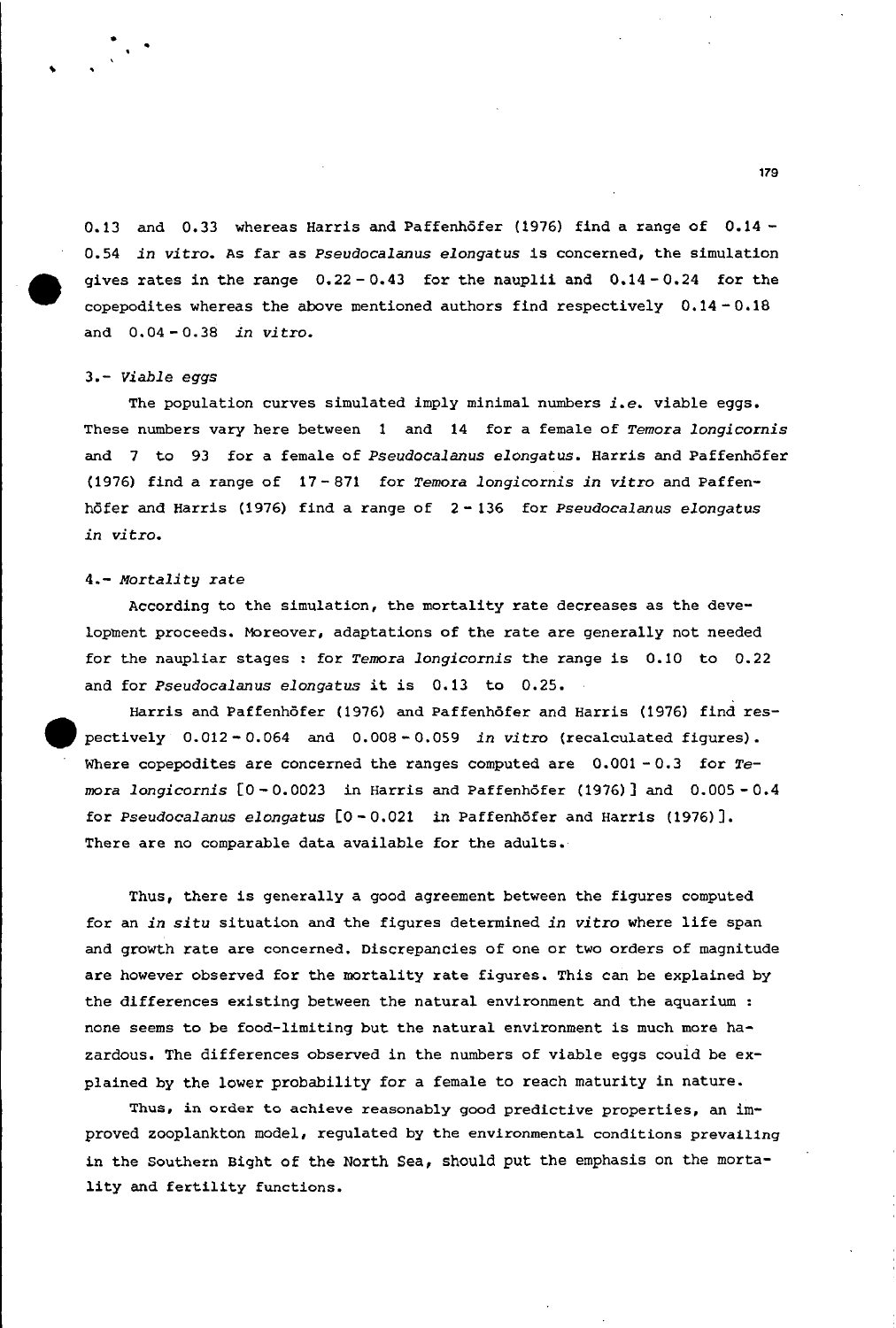# Budget of metabolie aetivities

*Pseudocalanus elongatus* and *Temora longicornis* (mg c/m<sup>3</sup> )





**mortality**





 $\left\langle \cdot \right\rangle_{\mathcal{L}_{\mathcal{L}_{\mathcal{L}}}}^{\mathcal{L}_{\mathcal{L}}}$ 



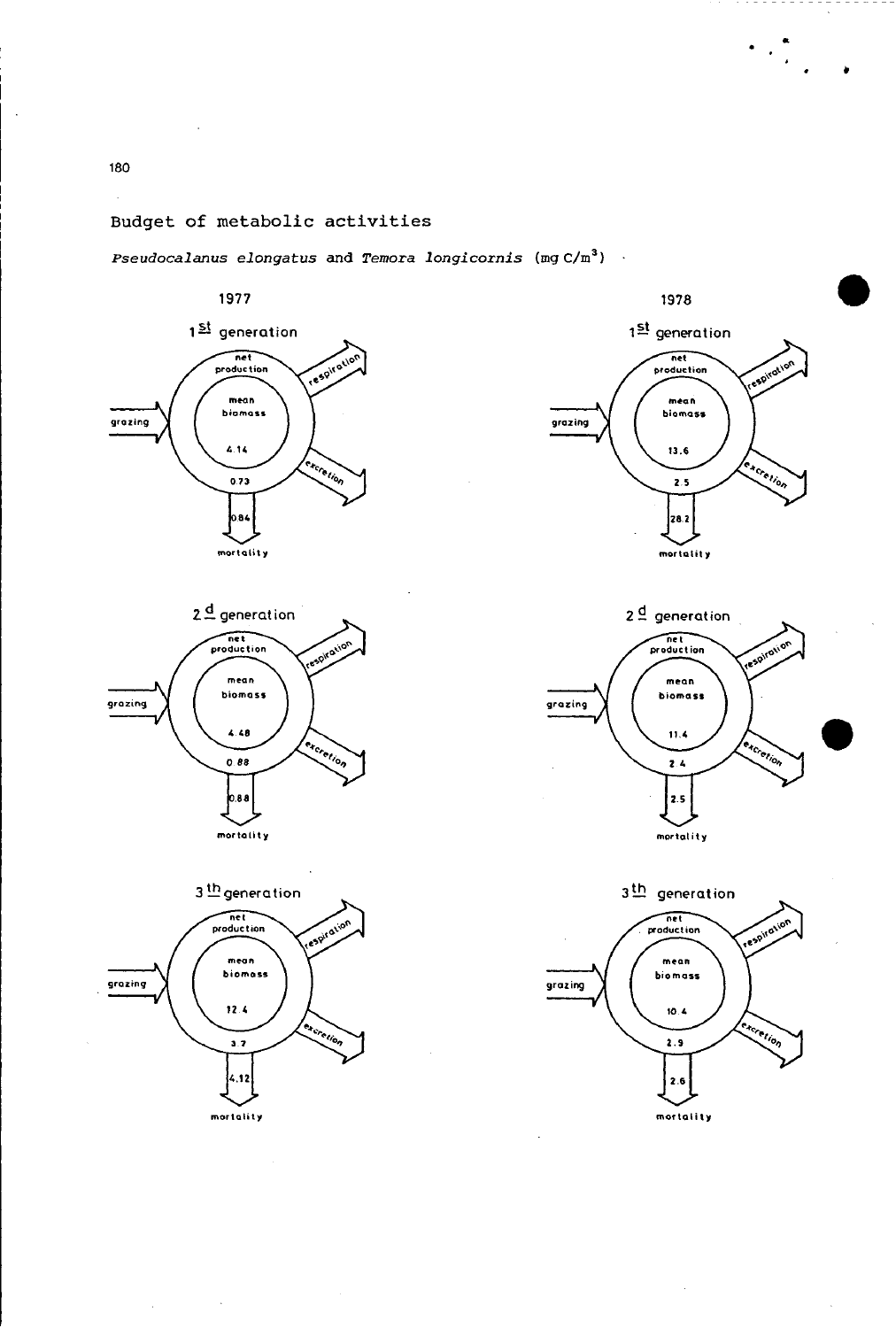

 $\label{eq:2.1} \frac{1}{\sqrt{2\pi}}\int_{0}^{\infty}\frac{1}{\sqrt{2\pi}}\left(\frac{1}{\sqrt{2\pi}}\right)^{2}d\theta\,d\theta.$ 





181

 $\bar{z}$ 

 $\zeta \to \zeta$